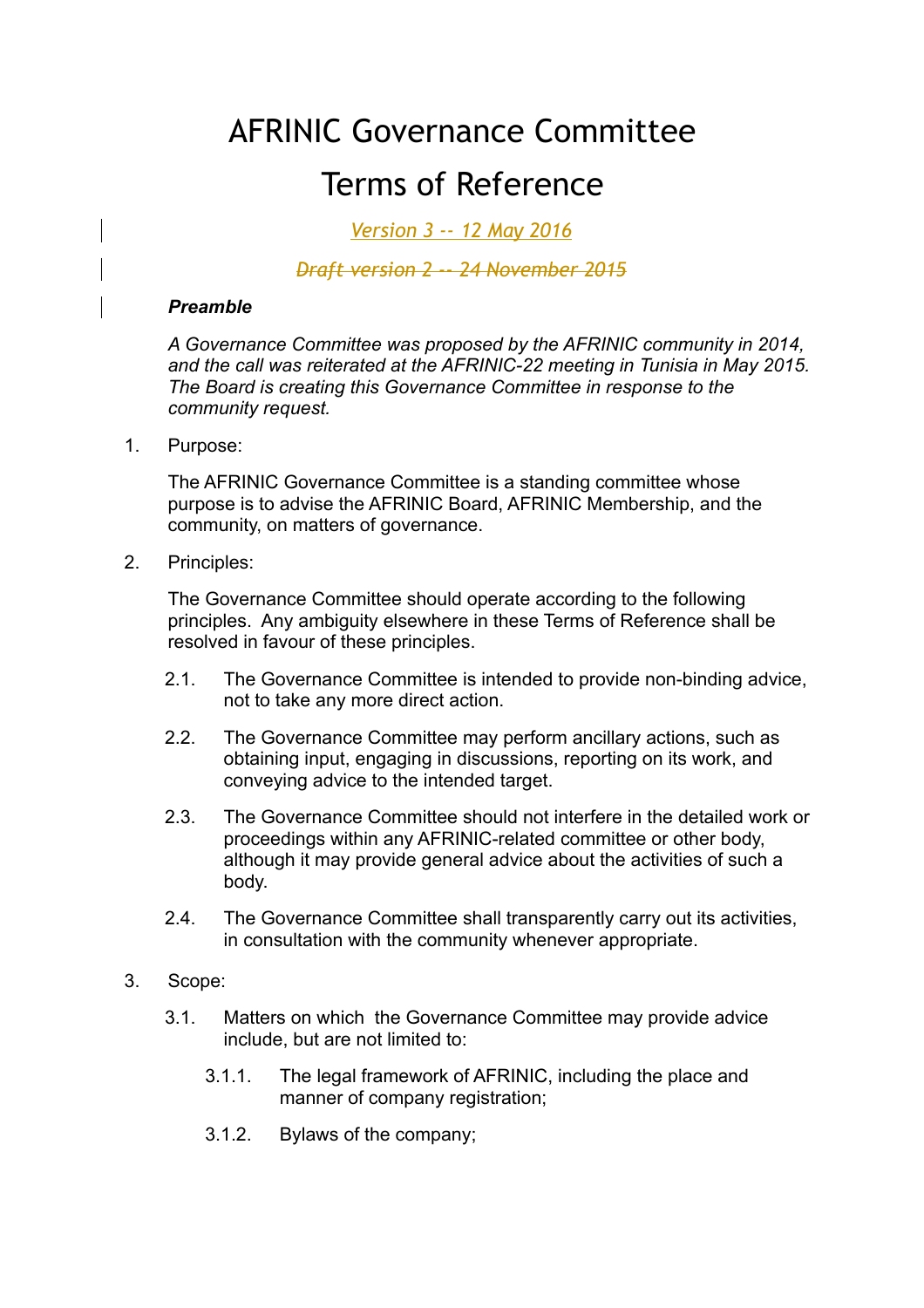- 3.1.3. Election process for Board members, including eligibility requirements, nomination process, and voting process, but excluding the proceedings within any nomination committee, election committee, or similar body;
- 3.1.4. Election or appointment process for persons appointed by the AFRINIC community, Membership, or Board, to any committees or other bodies, but excluding the internal proceedings within any nomination committee, election committee, or similar body;
- 3.1.5. Creation, removal, and terms of reference, of any AFRINICrelated bodies, including the Governance Committee itself, but excluding the Board, and excluding any bodies that are outside the Governance Committee's scope;
- 3.1.6. The general performance of the Board or any AFRINIC-related body;
- 3.1.7. Any matter referred to the Governance Committee by the CEO or the Board.
- 3.2. The following matters are explicitly out of scope of the Governance Committee:
	- 3.2.1. Development of policies for number resource allocation, because that is dealt with by the community under the AFRINIC Policy Development Process;
	- 3.2.2. Specific internal proceedings within the Board or within any AFRINIC-related body;
	- 3.2.3. Any matter relating to staff or operations, unless such matter is referred to the Governance Committee in terms of section 3.1.7.
- 4. Powers:
	- 4.1. The chief duty and power of the Governance Committee shall be to advise the Board, the Membership, or the community, on any matters within its scope.
	- 4.2. Advice from the Governance Committee shall be non-binding, but shall be duly considered by the Board, the Membership, or the community, as the case may be.
		- 4.2.1. The Governance Committee may provides formal advice to the Board, in any reasonable form; the Board shall timeously consider the advice, and if the Board chooses not to follow the advice, then the the Board shall be obliged to publish reasons for its decision.
		- 4.2.2. The Governance Committee may provide formal advice to AFRINIC Membership in the form of public statements, or in the form of proposed resolutions; the Members may vote to accept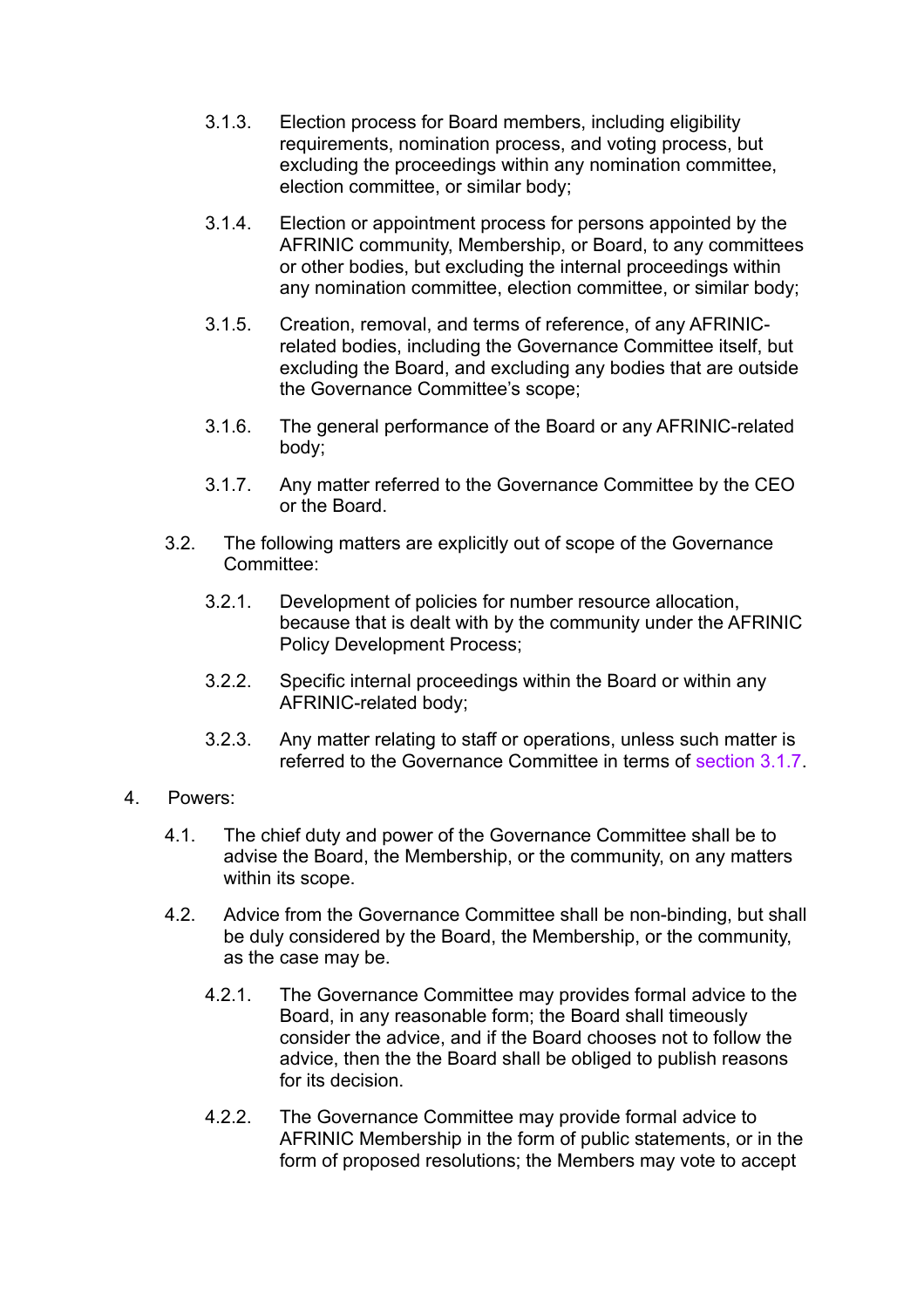or reject any such resolution, in the same way as they vote on other resolutions.

- 4.2.3. The Governance Committee may provide formal advice as input to any community process; the community is expected to consider such advice in the same way as it considers advice from other sources.
- 4.3. The Governance Committee may request any qualified person to forward any formal advice on its behalf, including in cases where the Bylaws or any other procedure appears to prevent the Governance Committee from providing advice directly.
	- 4.3.1. By way of example, if the Governance Committee wishes to propose a resolution in terms of section 4.2.2, but if the Bylaws require that resolutions be proposed by AFRINIC Members, then the Governance Committee may request an AFRINIC Member to propose the resolution.
- 4.4. The Governance Committee may gather information, consult the community, the Board, the CEO, or any AFRINIC-related body, and consult external experts or advisors.
	- 4.4.1. Other AFRINIC-related bodies must respond in a reasonable time to any information requests from the Governance Committee.
- 5. Membership:

The Governance Committee will consist of five (5eight (8) voting members, and two  $(2)$  or three  $(3)$  non-voting members, and will have a secretariat, as more fully described below.

5.1. Board-appointed members:

5.1.1. The AFRINIC Board shall appoint two (2four (4) members of the Governance Committee.

- 5.1.2. No two of the Board-appointed members shall ordinarily be resident in the same sub-region of Africa.
- 5.1.3. The Board-appointed members shall ordinarily serve for terms of two (2) years in duration, which may be renewed any number of times.

5.1.4. Appointments shall be arranged in such a way that, ordinarily, one  $(1$ two  $(2)$  of the two  $(2$ four  $(4)$  Boardappointed members are replaced or renewed every year.

- 5.1.5. Terms shall ordinarily begin on 1 January and end on 31 December.
- 5.1.6. As a transition measure, the first time there is an appointment, the term lengths shall be adjusted to ensure that half of the Board-appointed members have terms that expire in one particular year, and the other half of the Board-appointed members have terms that expire in the following year.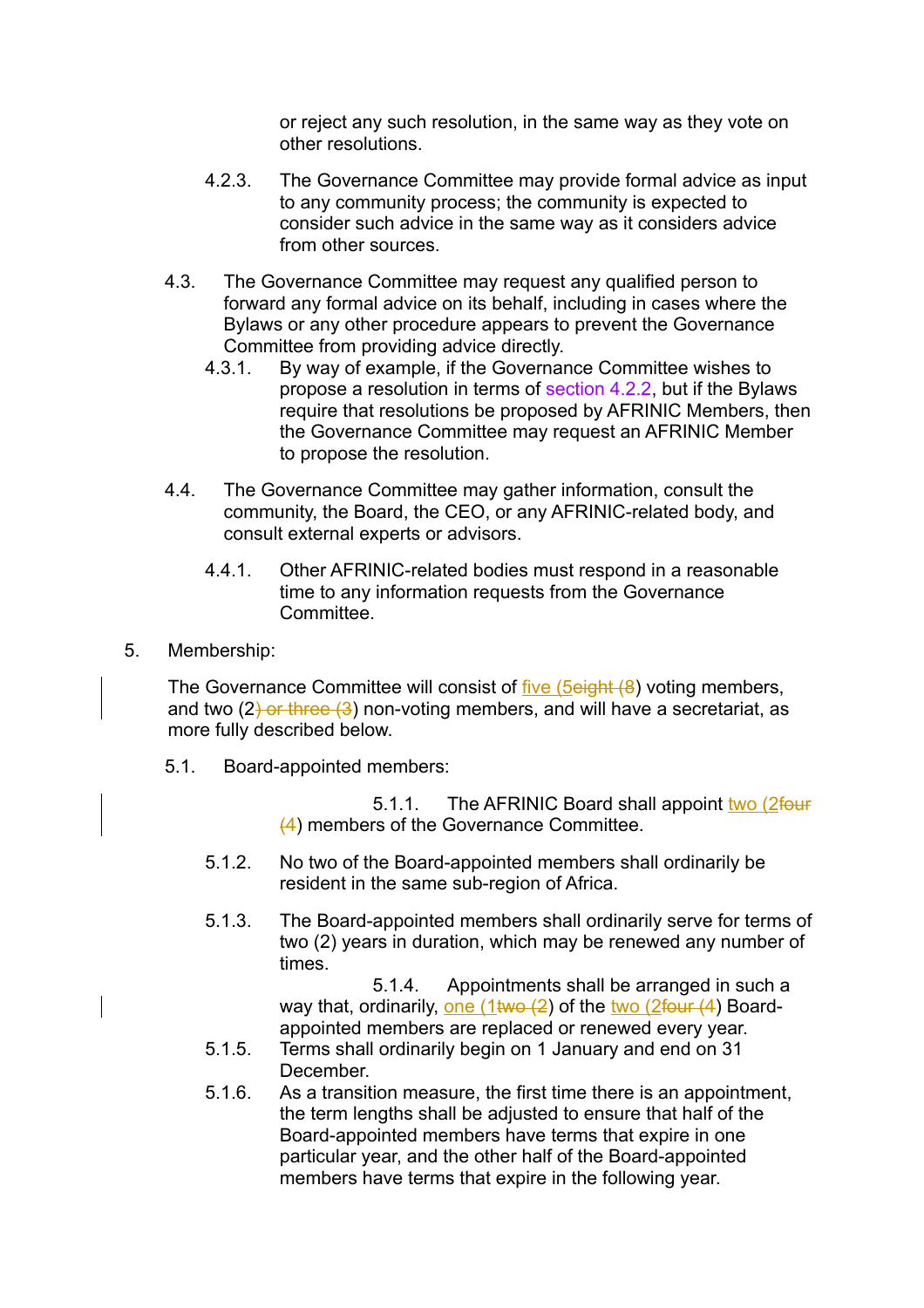- 5.1.7. None of the Board-appointed members may be an AFRINIC Director, a member of the AFRINIC Council of Elders, or an AFRINIC employee.
- 5.1.8. Each of the Board-appointed members shall have an equal vote.
- 5.2. Elected members:

5.2.1. The AFRINIC Membership shall elect three (3four (4) members of the Governance Committee, using a procedure similar to that used for election of Directors to the AFRINIC Board.

5.2.2. No two of the elected members shall ordinarily be resident in the same sub-region of Africa.

> 5.2.3. The elected members shall ordinarily serve for terms of three  $(3 \text{two} (2))$  years in duration, which may be renewed any number of times.

5.2.4. Elections shall be arranged in such a way that, ordinarily, one  $(1 \text{two} (2)$  of the three  $(3 \text{four} (4))$  elected members is a replaced or renewed every year.

- 5.2.5. Terms shall ordinarily begin on 1 January and end on 31 December.
- 5.2.6. As a transition measure, the first time there is an election, the term lengths shall be adjusted to ensure that half of the elected members have terms that expire in one particular year, and the other half of the elected members have terms that expire in the following year.
- 5.2.7. None of the elected members may be an AFRINIC Director, or an AFRINIC employee.
- 5.2.8. Each of the elected members shall have an equal vote.
- 5.3. Board Liaisons:

5.3.1. The AFRINIC Board shall appoint one (1) member of the AFRINIC Board of or two (2) AFRINIC Directors as a liaison liaisons to the Governance Committee. For the avoidance of doubt, the Board may appoint the CEO as the liaisonCEO may be one of the liaisons.

5.3.2. The Board liaisonliaisons shall serve for a termterms no longer than one (1) year in duration, which may be renewed any number of times.

5.3.3. The Board liaisonliaisons shall have the right to participate in all matters, but shall not have a vote.

5.3.4. The Board liaison liaisons shall report to the Board on all matters discussed by the Governance Committee.

- 5.4. Legal Adviser:
	- 5.4.1. The AFRINIC Board shall appoint a Legal Adviser to the Governance Committee.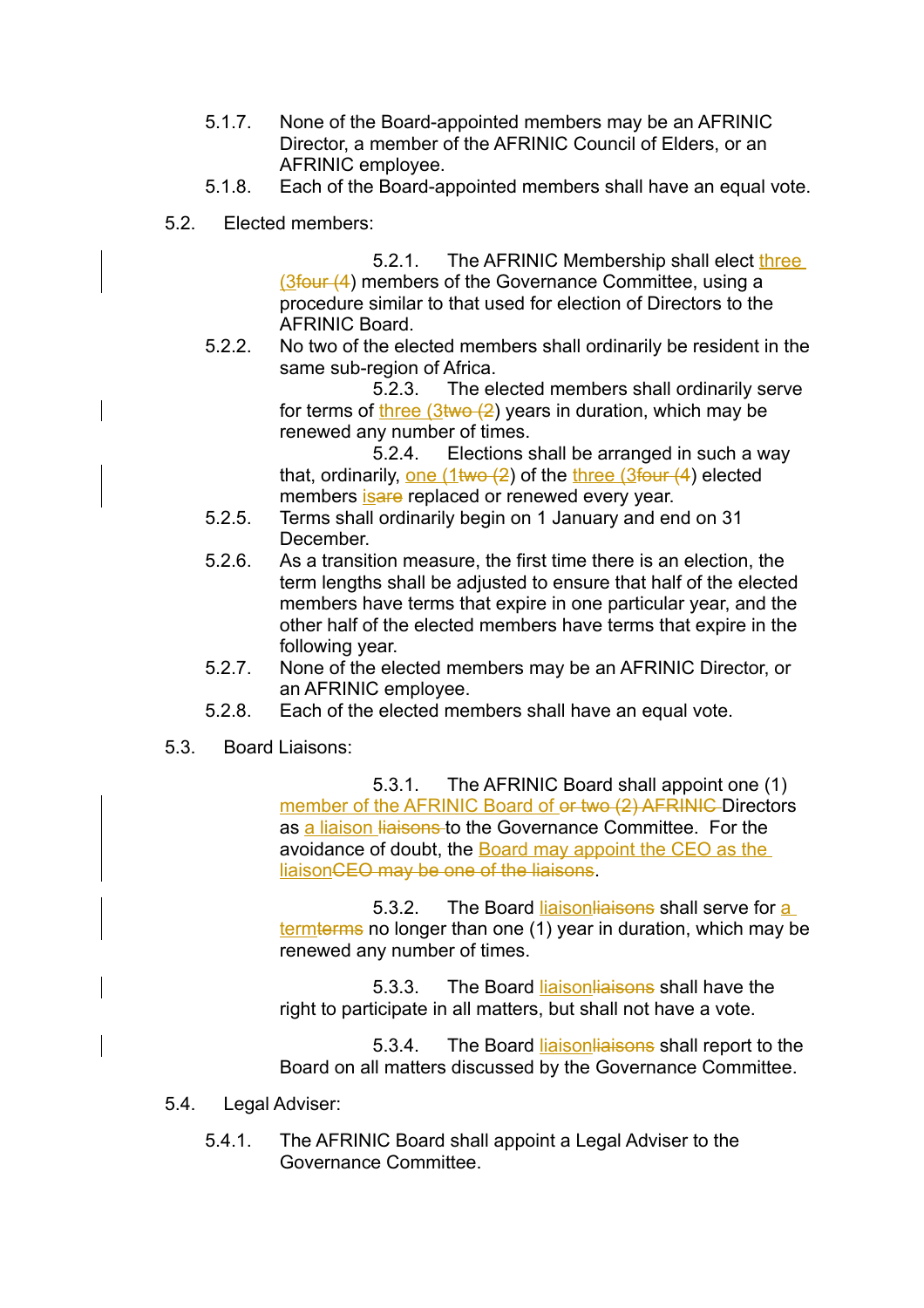- 5.4.2. The Legal Adviser to the Governance Committee shall be a suitably qualified person who is engaged in providing regular legal advice to AFRINIC.
- 5.4.3. The Board shall review the appointment at least once per year, or whenever there are material changes to the way AFRINIC obtains legal advice.
- 5.4.4. The Legal Adviser shall have the right to participate in all matters, but shall not have a vote.
- 5.5. Secretariat:
	- 5.5.1. The CEO shall appoint one or more persons as a secretariat to the Governance Committee.
	- 5.5.2. The secretariat shall provide administrative assistance, but persons who are part of the secretariat shall not be members of the Governance Committee.
- 6. Remuneration:

Members of the Governance Committee shall serve on a voluntary basis, without remuneration, except that the Legal Adviser and Secretariat may be paid for their work.

- 7. Working methods:
	- 7.1. The Governance Committee shall meet via teleconference or in person at least four times per year.
	- 7.2. The Governance Committee shall endeavour to make decisions by consensus, in preference to voting.
	- 7.3. All voting members of the Governance Committee shall have equal votes in all matters.
	- 7.4. Voting may be by secret ballot, roll call, or show of hands during a meeting, or by email or other electronic method at any time.
		- 7.4.1. The method of voting shall be at the discretion of the Chair or acting Chair, but any eligible voting member shall have the right to insist on a stronger method of voting. Show of hands shall be considered the weakest method, and secret ballot or its electronic equivalent shall be considered the strongest method.
	- 7.5. The Governance Committee shall elect a Chair and Vice-Chair at the first meeting every year, or whenever there is a vacancy in those positions. They shall serve until the next election.
		- 7.5.1. The Chair and Vice-Chair must not ordinarily be resident in the same sub-region of Africa.
	- 7.6. The quorum for any meeting shall be fifty-one percent (51%) of the voting members.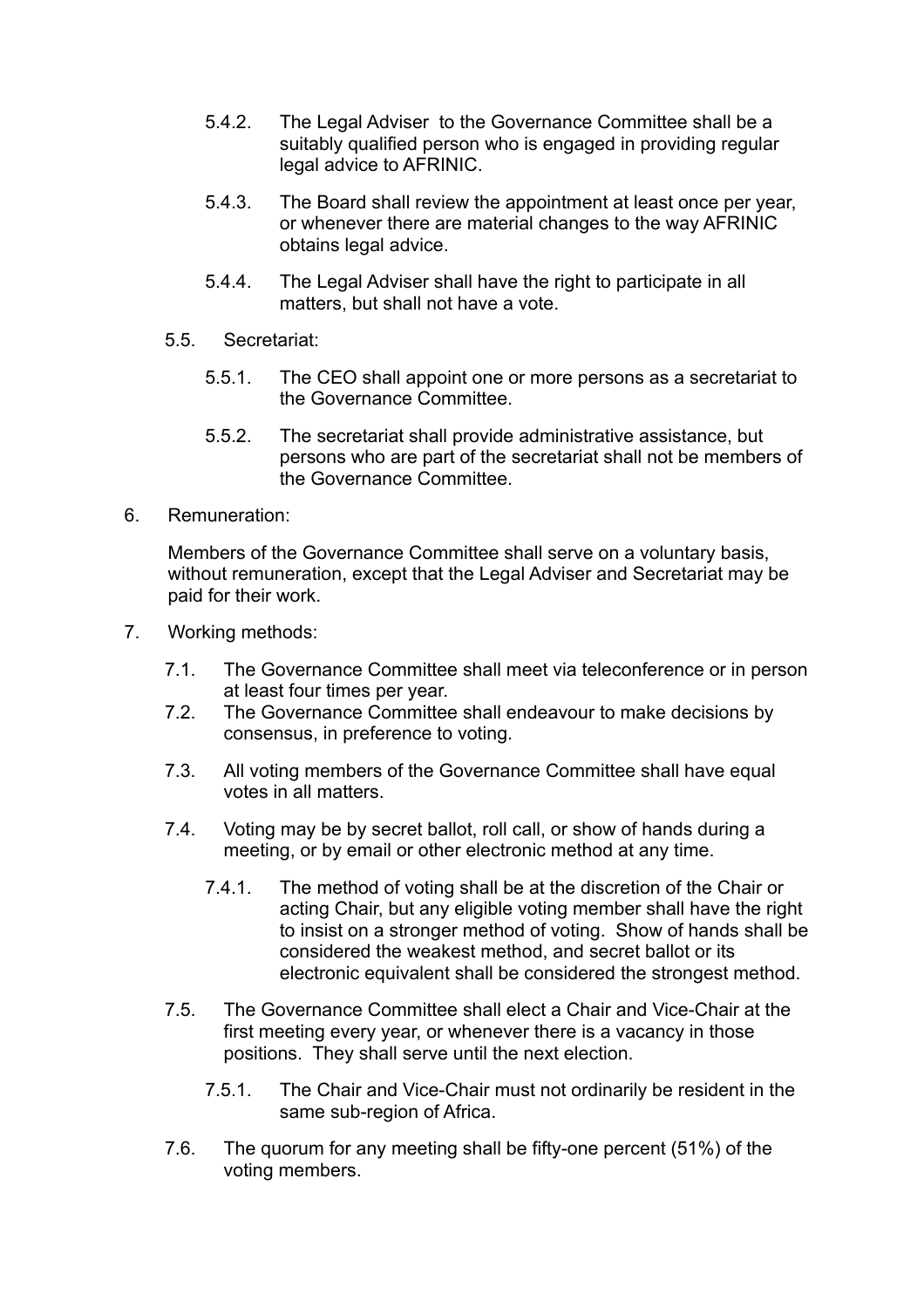7.7. If the Chair is not present at a meeting, then the Vice-Chair shall serve as acting Chair for the meeting. If the Vice-Chair is also absent, then those members present may elect an acting Chair for the meeting.

7.8. If at any time there are fewer than four  $(4$  five  $(5)$  voting members of the Governance Committee, then no formal advice may be given until such time as the number of voting members is increased to at least four (4five (5).

- 7.9. Newly-appointed members whose terms have not yet begun may attend meetings, but they will have no vote.
- 7.10. The Governance Committee shall consult the community whenever this would be reasonable.
- 7.11. The Governance Committee shall duly consider any advice from the Legal Adviser.
- 7.12. The Governance Committee shall regularly inform the community of its activities, shall publish minutes of meetings, and shall promptly publish any formal advice as well as the reasons for the advice.
- 7.13. Members of the Governance Committee who have a conflict of interest, or who could reasonably be seen to have a conflict of interest, shall recuse themselves from voting on issues in conflict, and shall not be counted in the number of eligible voting members for the purpose of such votes.
	- 7.13.1. By way of example, any members of the Governance Committee who are also members of the Nomination Committee shall recuse themselves when the Governance Committee votes on advice relating to elections.
- 7.14. Formal advice from the Governance Committee should preferably be approved by perfect consensus, but may be approved by a vote in which there is at least sixty-five percent (65%) approval, no more than twenty percent (20%) dissent, and no more than thirty percent (30%) abstention or failure to vote.
	- 7.14.1. These voting thresholds shall be calculated from the number of eligible voting members of the Governance Committee, which number shall exclude members who recuse themselves due to conflict of interest, but shall include members who are absent from a meeting.
	- 7.14.2. By way of example, if there are five (5) eligible members of the Governance Committee, then there shall be at least four (4) YES votes (which is more than 65% of 5 members), no more than one (1) NO vote (which is exactly 20% of 5 members), and no more than one (1) abstention or failure to vote (which is less than 30% of 5 members).
- 7.15. In matters other than formal advice, actions of the Governance Committee may be approved by consensus or by simple majority vote.